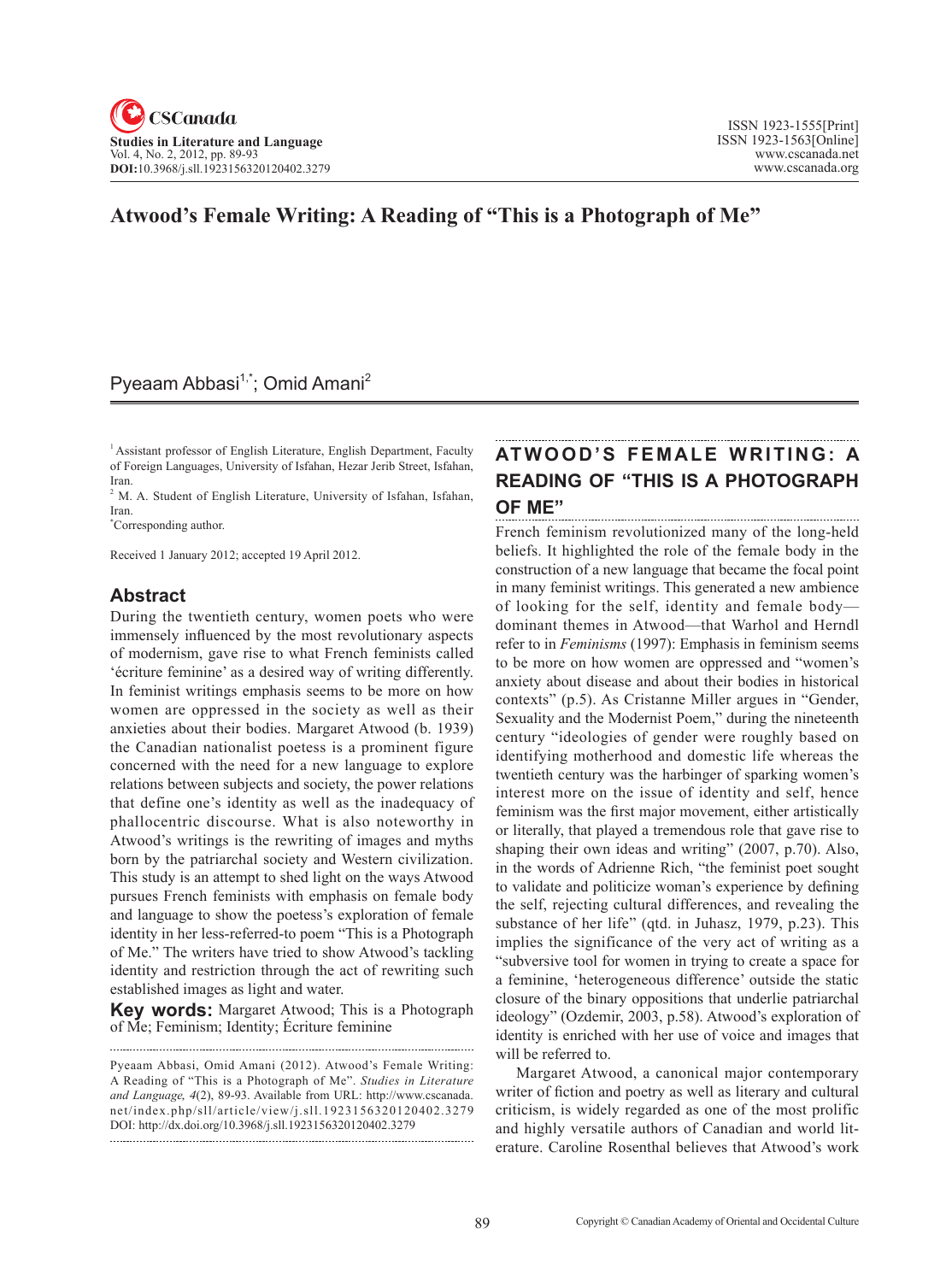"raises and intersects many different issues: Canadian, feminist, anthropological, and cultural studies concerns as well as postcolonial criticism" (2000, p.53). *Edible Woman* (1969), Atwood's first groundbreaking novel, copes with the male-dominated and consumer society where men view women as commodities. *Surfacing* (1972) or Atwood's wilderness novel—Atwood was concerned about serenity of nature versus human tragedy—attempts to critique those who claim to be 'enlightened' and desecrate nature on the pretext of making progress because it yields the greatest profit to them. Erinc Ozdemir believes that Atwood's novel "valorizes femininity against masculinity, while at the same time it paradoxically dramatizes a desire to destroy all dichotomies and dualistic thinking" (2003, p.58). Lane refers to "a distinctive feminist voice" in *Surfacing* that "articulates issues of gender, subjectivity, madness, nationality, ecology and narrative power" (2006, p.71). *The Handmaid's Tale* (1985), belonging to the science fiction and dystopian genre that sealed her international fame, dramatizes a patriarchal society where nothing matters except for the female body and reproduction at the core of the novel. Moreover, one cannot deny the Booker-prize winning novel, *The Blind Assassin* (2000) among Atwood's fiction. Lothar Hönnighausen, regarding Atwood's poetry, states that "writing poetry for Atwood appears to be an irresistible, ongoing process of perception, reflection, and aesthetic organization" (qtd. in Nischik, 2001, p.97). Atwood in her poetry, as Gina Wisker comments**,** "deals with respect for the possibilities of language underpinning her ability to express forms of perceptions and to demystify the stereotypes, the personal, national or gendered myths and representations by which we conceive and manage our lives" (2010, p.1). As Reingard M. Nischik asserts, Atwood's **"**extraordinary intellectual and imaginative power and gift of language, the uncanny topicality of her theme" (2000, p.1) has made her a favorite with readers, critics and scholars. Draper names Atwood among such poets as Elizabeth Bishop, Maya Angelou and Judith Wright for showing "the strength and diversity of what women's creative powers can actually achieve" (1999, p.160). Atwood is mostly concerned with the national literature and the question of female identity and Canadian identity which is the recurring theme in her fiction and poetry, as well as the landscape of Canada which is a predominant image in her works. Atwood has focused on core issues in her writings:

On the social construction of female identity and cultural denigration of female body; on the power politics inherent not only in male-female relations but in mother-daughter relations and female friendships; on the desecration of the Canadian wilderness and global environment; and on Canadian nationalism, Canadian identity, and Canadian-American relations. (Bouson, 2011, p.2)

Atwood offers trenchant critiques of the power politics of gender relations, the Enlightenment and rationalism, and social ideologies in Louis Althusser's and other modern theorists' terms, which are patriarchally constructed to put restraints on women. To this must be added exploitation and victimization, generally for Canadian people and particularly for women as the 'survivals,' as the major issue in her groundbreaking critical book *Survival: A Thematic Guide to Canadian Literature* (1972). Atwood, in this work of literary criticism, looks for a grounding in a national identity, and fashions it as the central theme of Canadian literature that to a great extent influenced the ways Canadians understood their literary tradition. This has also paved the path for new advances in environmental interpretations of Canadian literature and portrays Canadian writers as victims imprisoned by colonial dependency.

J. Brooks Bouson (2011) also argues that Atwood can be categorized among those authors who write in the avant-garde female writing born out of works of French feminists, like Luce Irigaray, Julia Kristeva and Hélène Cixous. The phrase 'écriture féminine' that appears in Hélène Cixous's article "The Laugh of the Medusa" (1975) depicts a mode of textual production and feminine mode of writing that resists dominant phallic models of communication. According to Cixous, Western civilization privileges masculine language, reasoning and meanings and depreciates the understanding of women. To undermine the conventional language fostered by patriarchal society, Cixous has developed this new way of writing as a critique of phallogocentrism*.* Accordingly she maintains that "nearly the entire history of writing is confounded with the history of *reason* [emphasis added] of which it is at once the effect, the support, and one of the privileged alibis. It is one with the phallocentric tradition" (Richter, 2007, p.1646). Cixous names three important characteristics for the so-called phallocentric tradition: "self-admitting, self-stimulating, and self-congratulatory" (Ibid.). She names poetry as the genre that "involves gaining strength through the unconscious and because the unconscious, that other limitless country, is the place where the repressed manage to survive: women or…fairies" (Ibid). As mentioned, Atwood's poetry along with her fiction has consolidated its significance in the case of female writing, and her primary objective due to her feminist mentality is to subvert male-dominated discourses and challenge the Western civilization or what is "confounded in the history of reason."

One of the salient features of Atwood's particular feminine writing is the way she retells or rewrites tales, especially history and myths, from a woman's point of view. These "patriarchal stories," according to Suzanne Juhasz, "have defined the culture and our meaning in it" (1979, p.27). Juhasz gives an interesting example of Atwood's retelling of a myth in *Circe / mad Poems* (1974). This is the story of Circe and Odyssey but this time Circe telling the story. Also regarding history, a good example may be her 1970 collection of poetry named *The Journal of Susanna Moodie* which is a rewriting that deals with Canadian his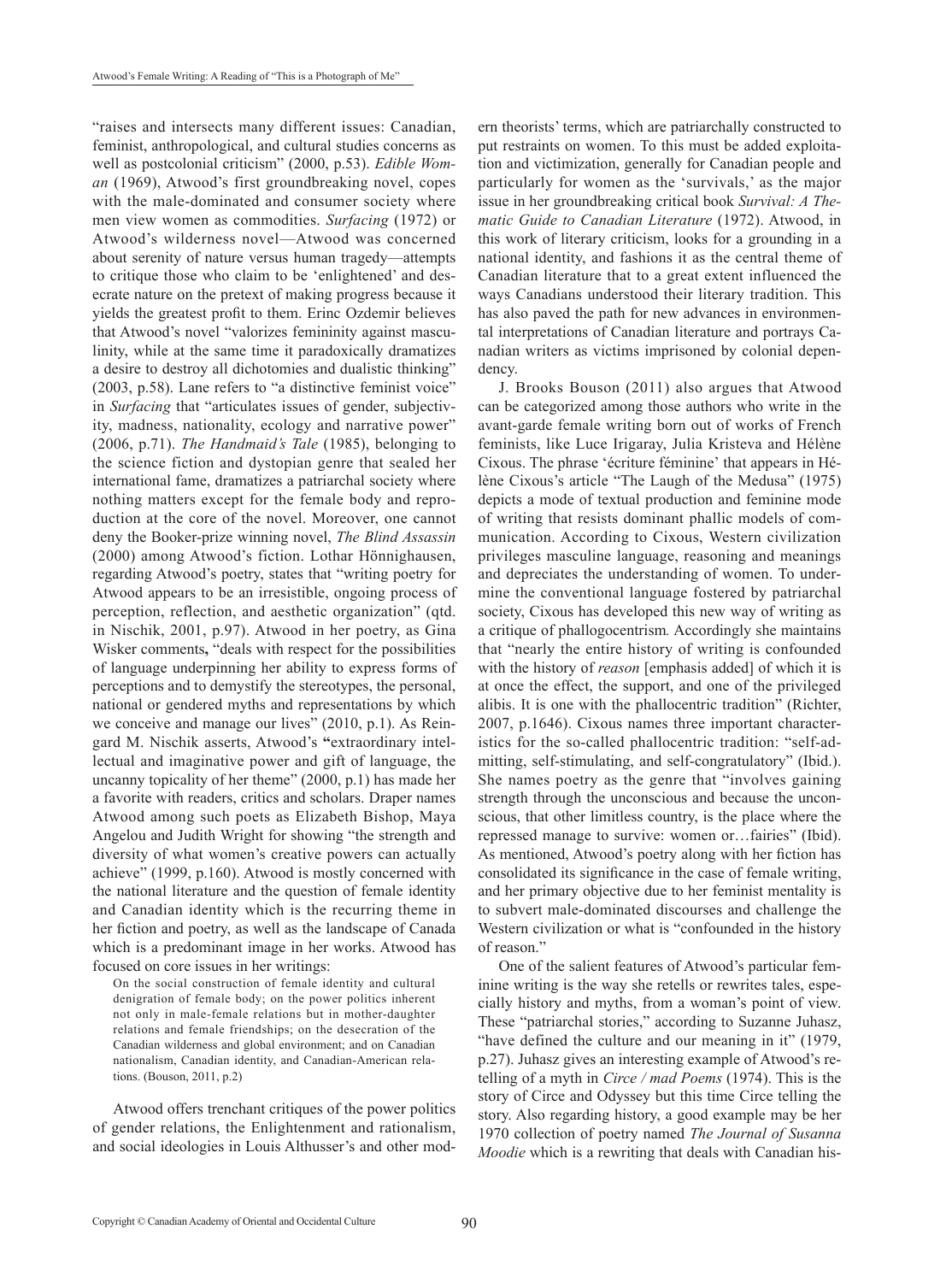tory from the perspective of a famous immigrant English woman by using her documented journals and poetry.

The other aspect of Atwood's poetry related to Cixous's notion of femalness and female language is changing traditional concepts meaning those specifically inadequate male-constructed metaphors and images formerly used by women themselves. Suzanne Juhasz's words are noteworthy:

It means a texture that is consequently more complex, more subtle more layered. Especially, it means language that is figurative, forming connections, interrelationships. Specifically, images that intertwine woman and nature, a traditional and archetypal body of associations are used in a new way to identify the source and setting for female wisdom and power. (1979, p.23)

This is what Juhasz calls "transformation": a kind of breaking down the barrier between the concepts and writing a feminine poetry (Ibid.). A striking related example in Atwood's poetry is the decentring or deconstructing in Derrida's term—the concept of "snake" that pervades much of her work. In the first line of "Psalm to Snake," she says "O snake, you are an argument **/** for the poetry" (Atwood, 1987, p.92). In Michael Ferber's words, the snake has been "connected with knowledge or wisdom" (2007, p.186) and in Harold Ellens' and Wayne Rollins' words, it represents "male sexuality with … phallus shape" (2004, p.128). In fact, it exposes the very idea of phallocentricism as well as male-dominated language and power. As Heidi Slettedhal Macpherson states, Atwood's speaker in "Eating Snake," "claims to have 'taken the god into my mouth' and deconstructs the phallic imagery, claiming that this snake refers to a real snake, which 'taste like chicken.' She claims that it was 'mere lunch' and 'only a snake after all'" (2010, p.108). Atwood's identifying the snake with female voice and energy is the invention of a different historical version outside the narratives of power and oppression.

"This is a Photograph of Me" is the first poem of Atwood's first important and mature collection and a highly acclaimed work among the poems of her best-loved book, *The Circle Game* (1966). What in this collection is of paramount importance is Atwood's romantic attitude and creation of a romantic atmosphere. From a romantic point of view, Atwood by looking at the external nature is inspired and begins a journey as a quest for self-knowledge. As a matter of fact nature acts as a stimulus to her thinking and slipping into imagination, thus what is more significant is the very imagination not nature as genesis for inspiration. This is reminiscent of the well-known romantic themes of quest, exile and exploration of the unknown.

"This is a Photograph of me" portrays a photograph with the setting of wilderness, reminiscent of her second novel *Surfacing* (1972), with "a small frame house," "lake" and the very word "surface" that is open to different layers of meaning. The serene natural setting presents a startling contrast to the human tragedy it masks. Atwood uses the subject "I" to show the presence of the speaker in the photograph and offers the picture of the speaker "drowned" in the "lake" persuading the reader to "look long enough" to see her and her drowned body in the lake. This is, as Branko Gorjup states, "the portrait of the artist as landscape, of the artist who enters landscape" (2007, p.134). By and large, the defensive relationship one finds between "I" and "you" in Atwood's poems refers to not only the cruelty of men but also is a reaction of the "I" through "verbal enactment of her sense of a splintered consciousness" (Draper, 1999, p.202). Atwood's poetry is open to, like Sylvia Plath's, aggressive feminist interpretations as well as political readings where male establishment and female slavery and freedom are explored.

The "drowned body" is a female body which, as French feminists suggest, is tied to language. Cixous in "The Laugh of the Medusa," states that when a woman articulates, she uses her body to "support the 'logic' of her speech. Her flesh speaks true… she signifies it with her body" (1976, p.1647). Also in this regard, Luce Irigaray in "This Sex Which Is Not One" illustrates female's sexuality as generally multiple or with plural and fragmented identity, signifying that it is "more diversified, more multiple in its differences, more complex, more subtle" (1985, p.25) than the symbolically integrated phallus and thus can escape from the history of male domination. For her, as for Cixous, the very "difference" is crucial and it has become a means of evading the models of patriarchy. Hence, Irigaray describes feminine language as "the multiple nature of female desire and language" (qtd. in Tolan, 2007, p.177) and "where male writing is traditionally linear, logical and progressive, affirming the authority and unity of the writer, écriture feminine is typically highly symbolic, inconclusive and with multiple and even contradictory meanings" (2007, p.177). Then, to articulate symbolically and contradictorily is the highly prior means of feminine writing that can be seen in Atwood as well.

The vivid feature that strikes one at first glance is the presence of the tension between the opposites or "violent duality" as Sherrill Grace calls in her 1980 book where she studies the role of oppositional forces in Atwood's works. The crucial binary is you/I that plays a prominent role in the poem. In this case the issue of identity and self as "I" is enormously subjected to "you" in the poem where the female/male binary can also be seen. Here "you" may be the male, the victor or civilization versus "I" who may be the female, the victim or nature. This is not an easy task of division since the photograph hides identity and history. Ipso facto, the caricature of reality shows the poetess's concern with the identity of women exposed to restrictions by male dominance. The poem plays with the conventional equation of appearance and reality. The photograph obscures, rather than reveals, the speaker's mysterious identity and history.

The blurred identity is visible from the beginning of the poem where the speaker describes the photograph as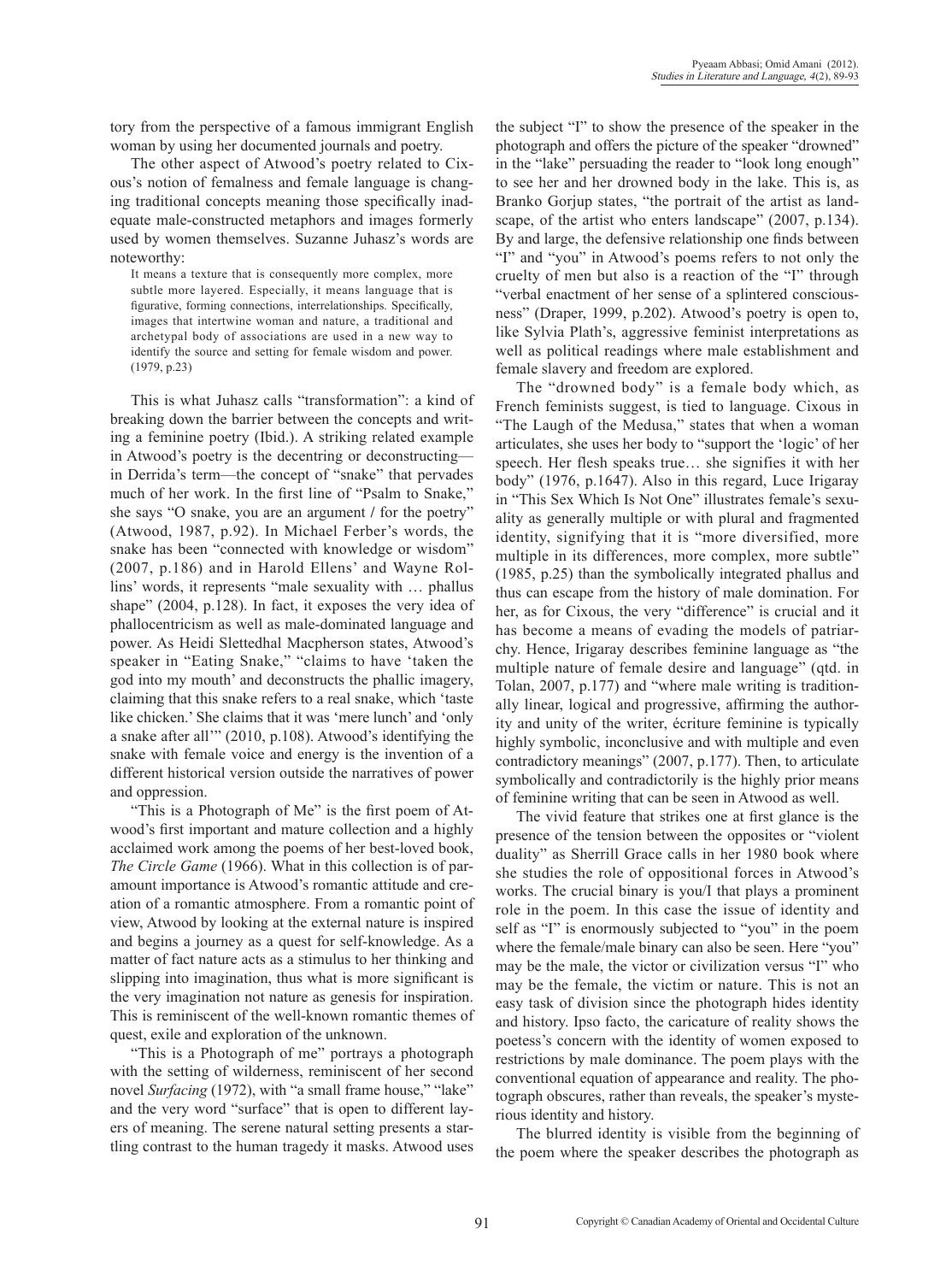"smeared" with "blurred lines" and "grey flecks." As mentioned earlier, the setting in the photograph is the wilderness and the descriptive adjectives actually refer to nature, set in parallel with the female distorted by the patriarchal civilization. This is what Karen J. Warren (1996) defines as ecofeminism. In her simple definition ecofeminism addresses "the relationship between the inferiority of nature to culture and the inferiority of women to men" (p.164). Hence, the speaker likens the situation of the photograph to her own situation, to her own self. Furthermore, the female/male binary may expose or reveal another related binary that is reason, rationality and mind versus emotion, unreason and insanity. What happens to nature, as one sees in this poem, is the consequence of civilization and progress, actually the same as the Enlightenment. This is a grand narrative, from a Lyotardian point of view, that is rejected by Atwood in a way that she attempts to represent nature as damaged by reason and rationalism. Hence, the so-called binary you/I, as Cixous discusses in her 1975 essay "Sorties," leads to the origin of opposition in the original couple, male and female, and that they are never equal but in a hierarchal order favouring the aggressive male over the passive female, or the "philosophical discourse" of activity/passivity (p.579). Atwood was always concerned with the status of women as material commodities for commercialization and being intellectually disregarded. That is why the photograph hides the poetess's identity: the real self may be in the photograph and the unreal in reality.

The words that may signify different meanings in the poem are "water," "light" and "distortion." One can at the outset mull over the meaning of these words facing their transformation. Reflecting upon "water," J. E. Cirlot states that "when we plunge our head beneath water, as in a sepulcher, the old man becomes completely immersed and buried. When we leave the water, the new man suddenly appears" (2001, p.366). Hence, it is life-giving and makes one—even the dead— reborn. Also, one can ponder over water as a symbol of purification with its chief deployment in the absolutely vital religious rite of baptism. It can also be attributed to "lake," for one may think of a lake as purifying water as well. The other image is "light" that in Cirlot's view is "the manifestation of morality, of the intellect, and the seven virtues" (2001, p.187). It also connotes the Enlightenment, reason and rationality. However, what is noteworthy is the effect of water (patriarchal society) on light (woman) as a distortion which signifies that the whole photo is a distortion of the harsh reality of the situation. Light interacts with water molecules to cause loss of light, colour changes, diffusion, and loss of contrast. A photo taken under water looks bluish. A man is supposed to make a woman complete but far from completing her, the woman's perfection is marred by his attitude, treatment and outlook.

What Atwood carries out in this poem is a rewriting of the meanings of "light" and "water." For "water" it is implied that she indicates "men" who are the victors and rulers in the society, and own the dominant discourses. Besides, for "light" it is implied that she means "women," those who are the victims of the patriarchal society and try to find their own voice, discourse and writing. In addition, "distortion" is a new image for women in the poem in which there is no "effect" any longer. It is not that the female exists "just under the surface," but is "drowned" in the lake "in the center." It means that she is not dominated by the patriarchal society, and she has a new identity with a different look at the world. Atwood's ecriture feminine adds that one should look below the surface for the woman.

Finally, by scrutinizing the last stanza, "If you look long enough/ eventually/ you will be able to see me" one can notice the volatile situation in the poem. The parentheses used signify interruption and fragmentation, and a different look towards the masculine officiousness is made when there is some distance in the picture or in reality between man and woman. The phrase "long enough" signifies the issue of marginality of women, who, being out of sight of men, need the careful look to be perceived. Moreover, the speaker wants and tries to persuade men to see her. This stanza confirms Simon de Beauvoir's assertion in her famous *The Second Sex* that "one is not born, but rather becomes, a woman" (1949, p. 281).

Atwood can be referred to as one of the central disciples of the French feminists' theory of ecriture feminine by rewriting myths and history as well as transforming the familiar concepts and employing dualisms in her writings. This means that it is not inevitably avoidable to call her style of poetry female writing. By the wonderful narrative voice, Atwood has described a mysterious picture that is not a recent one and is smeared with blurred lines. It is interesting to note that her part in the description can be omitted without marring the perfection of the whole. In the picture, background takes precedence over the speaker who is relegated to the background. Atwood, the same as a French feminist like Cixous, believed that females had been defined by men, and woman's body had been repressed. Using a female voice with new meanings for established images is Atwood's mode of writing and challenging insufficiencies of language to express women's consciousness.

#### **References**

Atwood, Margaret (1998). *Surfacing*. United States of America: Anchor Books.

- --. (1998). *The Circle Game*. Toronto: House of Anansi Press.
- --. (1987). *Selected Poems II: 1976-1986* (Vol. 2). Massachusetts: Mariner Books.
- Bouson. J. B. (2011). *Margaret Atwood: The Robber Bride, The Blind Assassin,Oryx and Crake*. London: Continuum.
- Cirlot. J. E. (2001). *A Dictionary of Symbols*. London: Routledge e-Library.